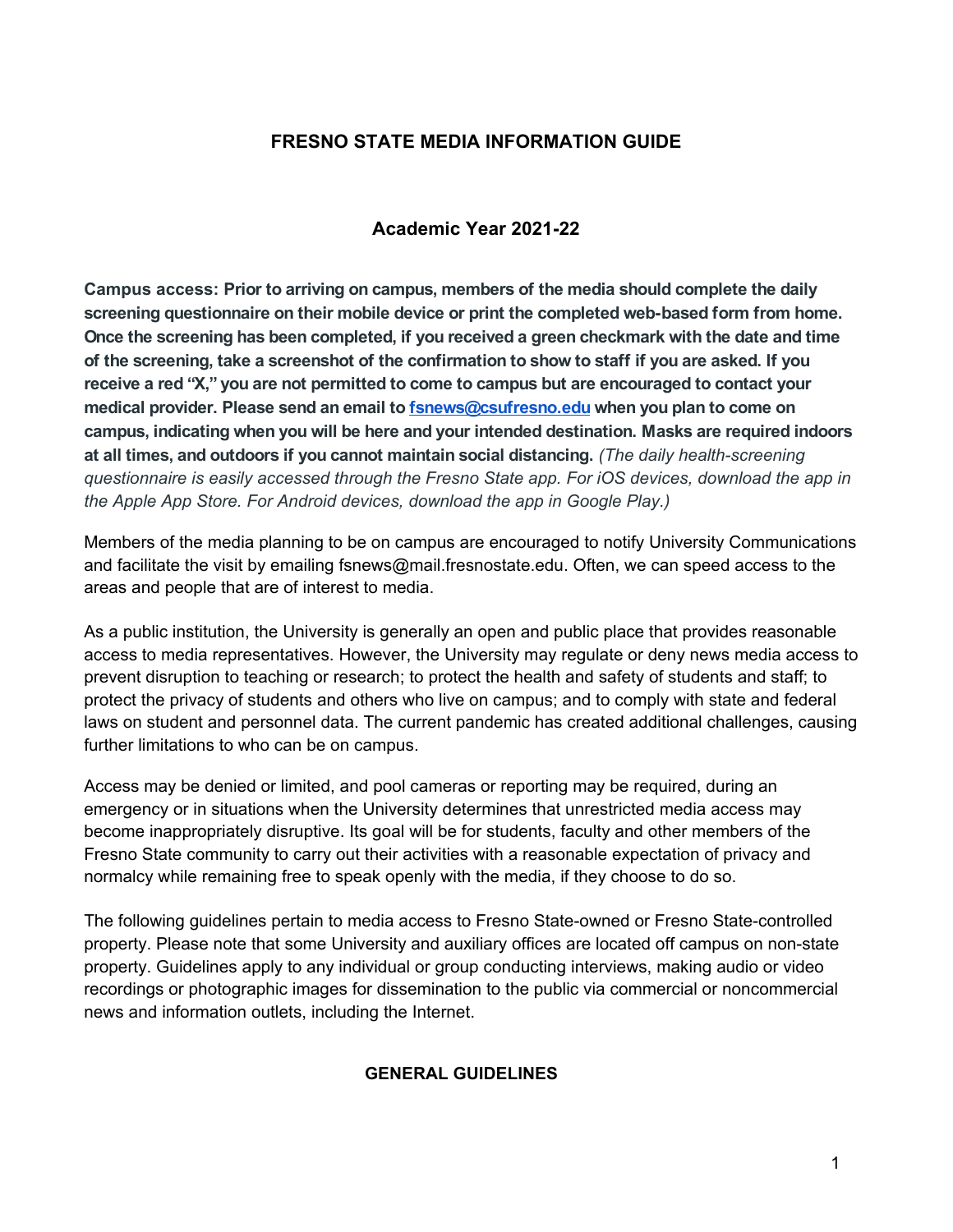**• OUR NAME:** We are "California State University, Fresno" or "Fresno State." Please do not use any shorthand names or initials. Never use CSUF, FSU or Fresno State University.

**• OUR LOGO:** You may use our Fresno State logo with the tagline "Discovery. Diversity. Distinction." for all purposes, as well as our official University Seal. Please discard the "sunburst" logo and the "gold medallion" logos – they are no longer approved logos and have not been for several years.

**• EXPERTS:** Contact Public Information Officer Lisa Boyles Bell (lboyles@csufresno.edu) for help finding an expert.

**• OUR STAFF:** University Communications has one media relations staff member and a commitment to help the media as much as we can. Because our resources are limited, we ask your cooperation in making requests to us in writing as early and specifically as possible, including your deadline. That will help our staff connect you with the person or find the information you need. We also can provide photos and videos that may be helpful.

**• AFTER-HOURS:** University Communications is open weekdays from 8 a.m. to 5 p.m. during the academic year and 7 a.m. to 3:30 p.m. during the summer. When the office is closed, email or text University Communications staffers via cell phones only in the case of breaking campus news. Non-emergency calls or texts after hours or on weekends may not be returned until the next day.

**• RESTRICTIONS** on the use of television cameras, still cameras, flashes and other special lighting and audio equipment may be imposed on a case-by-case basis to minimize disruption or protect safety or security. Equipment is subject to inspection for security concerns.

**• MEDIA VEHICLES** must display a University-issued parking pass and be parked legally. Equipment, vehicles and personnel must not damage University property. Equipment, vehicles and personnel must not impede traffic or access to buildings and fire lanes. See "Media Parking and Driving on Campus" section for more information.

## **MEDIA PARKING AND DRIVING ON CAMPUS**

The flow of pedestrian and vehicular traffic should not be blocked in any way. Sidewalks, driveways, fire lanes and pathways for disabled persons should be kept clear. Observe all posted speed limits – 25 mph on roads and 10 mph in parking lots.

Media vehicles must be parked legally. The University will not pay for parking tickets on media vehicles, and it is up to the media outlet to follow through on the citation review process with the Traffic Operations office. Call Traffic Operations at 559.278.2950 with questions about tickets.

Please follow these guidelines when parking on campus: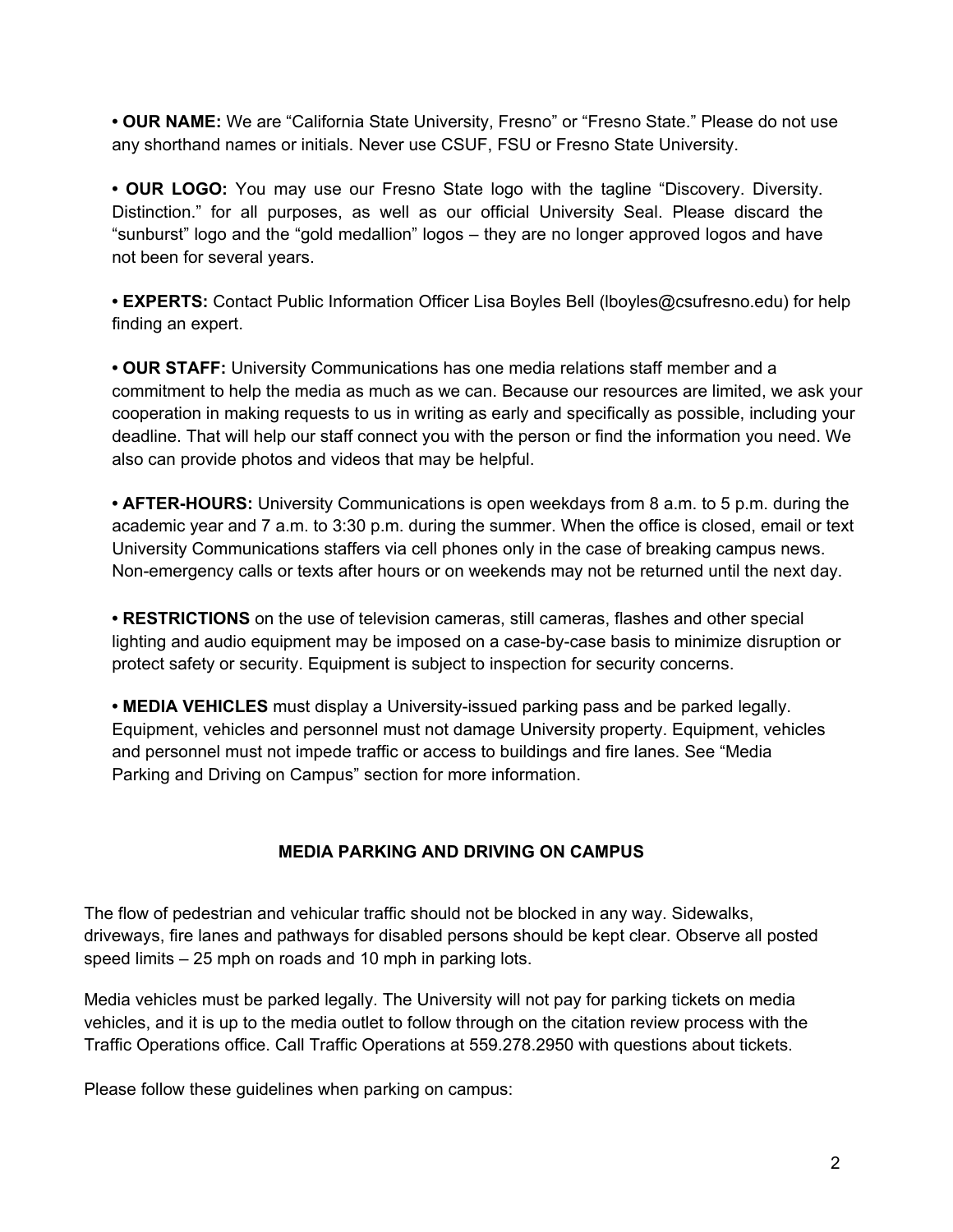• University-issued media parking placards must be displayed at all times on campus and should only be used for news purposes. Placards may not be displayed for personal use or used by friends or family of the media.

• Media displaying University-issued media placards may park in green (student) or yellow (faculty/staff) lots throughout campus.

• Media parking also is permitted in Lot P17 next to the Thomas Administration Building. It provides an easy walk to the Kennel Bookstore, University Student Union, Satellite Student Union, area outside of the USU and many classroom buildings. In this lot, you may park in open stalls, including rideshare (the only location on campus where you are allowed to park in rideshare stalls) or Bookstore vendor spots. Do not park in disabled parking spaces.

• Two clearly marked media parking spots are also available in Lot P31, south of University Center. If you are not in a marked media vehicle, contact Angel Langridge at 559.278.2795 (angel@csufresno.edu) for permission to park in one of these stalls, and she will notify Traffic Operations so you will not be ticketed.

• In addition, we provide the following:

o For brief stops (30 minutes or less), vehicles displaying University-issued media permits may park in metered or timed stalls and loading areas in back of University Center (Lot P31), Joyal Administration Building (Lot P4) and Satellite Student Union.

o For all transportation requests, call Traffic Operations at 559.278.2950. After 4:30 p.m., call the Fresno State Police dispatch at 559.278.8400.

• Media vehicles are strictly prohibited from driving or parking on sidewalks and grass, unless prior approval is received. Parking is prohibited in disabled parking spaces, parking places marked for ride-share permit holders (except in Lot P17) and red zones.

The Campus Master Plan calls for a pedestrian-friendly core campus. To achieve this goal a plan exists to reduce the number of vehicles driving through the core of campus.

The No Drive Zone (includes the Peace Garden, area outside of the USU, Memorial Garden, Maple Mall and Rose Garden) has been identified as the most frequently used route for pedestrians. The only vehicles authorized in the No Drive Zone are emergency vehicles and those transporting people with disabilities.

The Restricted Drive Zone (from Campus Drive and San Ramon Avenues, the west side of Peters, Conley Art and Joyal, along Keats Avenue and to the west side of the Library) has been identified as high traffic for pedestrians, and there should be limited use during 7:30 a.m. - 5:30 p.m. Mondays - Fridays. Media vehicles driving in the Restricted Drive Zone must get permission from University Communications or University Police.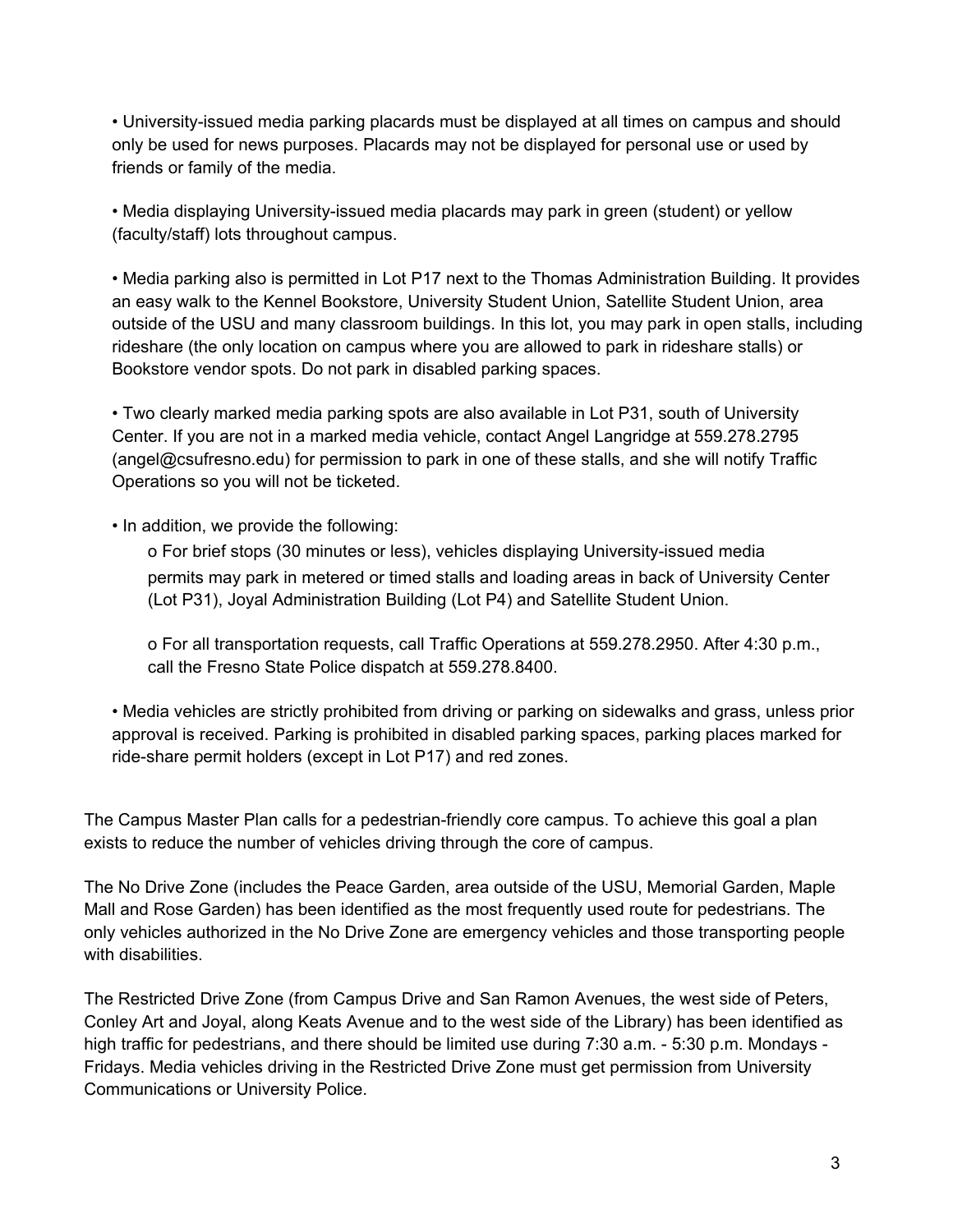To see a map that details these areas, visit www.fresnostate.edu/map. If you receive permission to enter the Restricted Drive Zone, you must take routes both into and out of the zone that cause minimal intrusion. Enter and exit from the nearest entry/exit point.

Please use extreme caution when driving on campus. Students often listen to music on headphones, use cell phones or text as they walk and may not hear your vehicle or pay attention to you calling out to them.

We recommend drivers check the campus map before arriving to locate the parking lot closest to your story. Find a map online at www.fresnostate.edu/map.

For questions about the policy, please contact Traffic Operations at 559.278.2950.

# **PUBLIC RECORDS ACT**

We endeavor to provide information about the University and its people to the media and the public as quickly as possible upon request. Some questions may require research and/or consultation with University counsel and will be handled as California Public Records Act requests. These requests are processed by the Office of the Vice President for Administration, which receives requests from the public as well as the media. They are handled in the order received, and responses may take several days. To view information about records requests and the California State University Records Access Manual, see http://www.fresnostate.edu/adminserv/division/about/ca-public-rec-act-req.html.

# **NON-RESTRICTED AND RESTRICTED AREAS**

The media is generally permitted to film or otherwise have access to spaces on campus that are open to the public, subject to reasonable time, place and manner restrictions.

# **FULL OR LIMITED ACCESS IS AVAILABLE FOR:**

• All campus outdoor sidewalks, green spaces, parking lots and ramps are open to the media for reporting and photography. Vehicle access is limited. See "Media Parking and Driving on Campus" section.

• Campus events, such as lectures, forums and performances, are open to the public. Restrictions may be placed on how much may be filmed, cameras, lights, flashes and other equipment to minimize disruption. Advance notice or credentials may be required.

• Corridors and common areas within University laboratory and classroom buildings.

• Common areas within the University Student Union are open to the media; individual offices in the Union are not.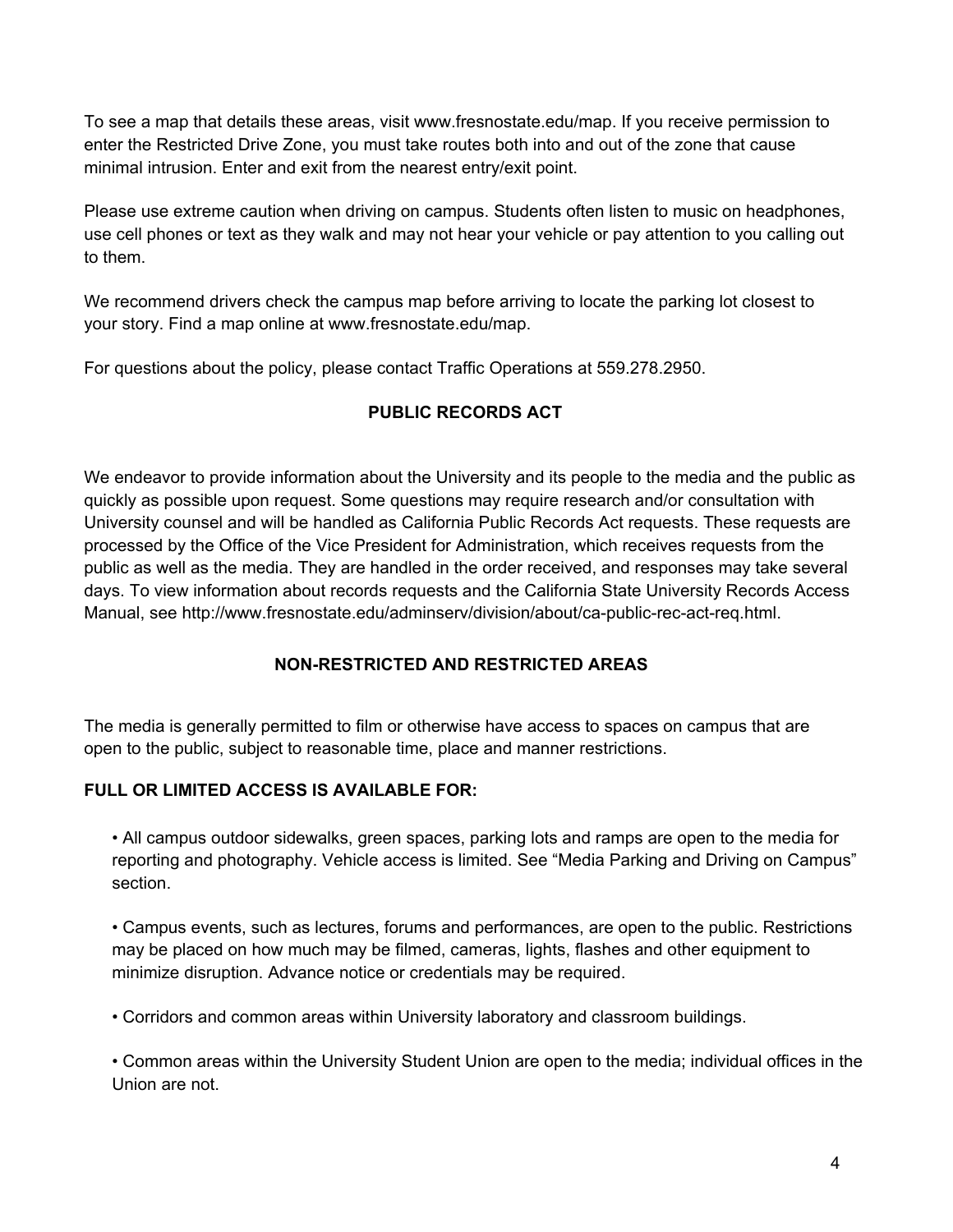• If a reporter or photojournalist wishes to enter a private office, he or she must get permission from the person who works in that office.

#### **PERMISSION TO ENTER IS REQUIRED FOR:**

• Faculty, staff or student offices or laboratories. Permission to enter must be obtained from the person or persons who work in that office or laboratory.

• Classrooms — Media should request permission from University Communications in advance. If a class is in session, permission for media access must be obtained from the person teaching the class.

Media are allowed in the following locations with express permission from an administrative authority and only with an officially designated University escort:

- Residential areas (see section "Media Access to Residence Halls")
- Any secured area or laboratory
- The University farm
- Student Health Center

• Intercollegiate athletics venues, including Bulldog Stadium, Pete Beiden Field, Bulldog Diamond, Warmerdam Track, Wathen Tennis Center, North Gym, South Gym, Equestrian Center, Aquatics Center and practice fields, unless media representatives are covering competition as part of their work and have University-issued media credentials.

• Recreational sports facilities, including the Student Recreation Center

• The Save Mart Center

• Inside libraries, museums or other areas where quiet study is enforced or where collections may be endangered by media activity or equipment

• Inside any venue charging admission, unless the individual is a paid ticket holder. In these cases, members of the media must abide by the policies applicable to all ticket holders.

• Inside private functions that are not open to the public

• Inside any University facility that is not open to the public, including utility operations, waste facilities, maintenance and repair facilities and public safety facilities

• Any area designated as restricted and/or, marked as a construction area, crime scene or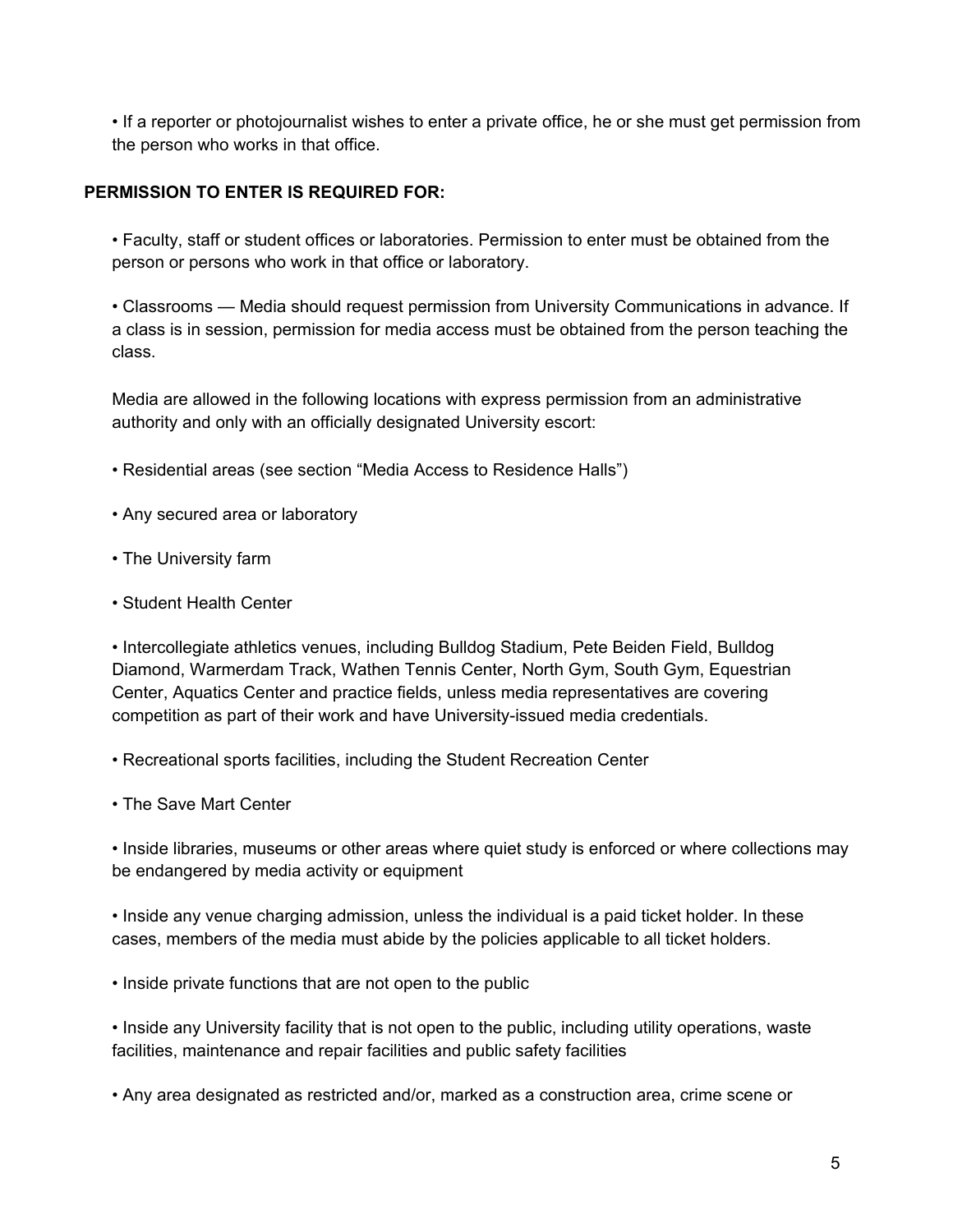hazardous or unsafe location

#### **MEDIA ACCESS TO RESIDENCE HALLS**

Permission is required at all times for media access to Fresno State housing, including campus residence halls. Even with permission of a resident, media must be escorted by Student Housing or University Communications staff once authorization is granted by the University. Unescorted media will be asked to leave.

Escorted media may film in, or report from, the common areas (lounges, dining areas, corridors) of residence halls.

Media must have permission from the occupant(s) of individual living quarters to enter, report from or film that space.

Media may film or solicit interviews on the public sidewalks or common areas outside of residence halls and apartments. In some special situations, media access to these areas may be limited to protect privacy, health or safety.

To obtain permission to enter a residence hall, call University Communications at 559.278.2795 during business hours Monday-Friday. For other information about residence halls, contact Student Housing at 559.278.2345.

NOTE: Campus Pointe student housing is not administered by the University. For access, contact Palmilla at 559.291.4000 and Palazzo at 559.291.6400.

## **RELEASE OF STUDENT INFORMATION**

Federal law, state law and California State University policy govern access to student records. Under these laws and policies, some information is considered public and some is considered private. However, it is possible for students to suppress some or all public information by requesting nondisclosure.

All media requests for information must be directed to University Communications at 559.278.2795.

In most cases, the following student information is public unless the student has flagged their records as confidential:

- Name
- Major field of study
- Enrollment status (full time or part time; undergraduate or graduate)
- Academic awards and honors